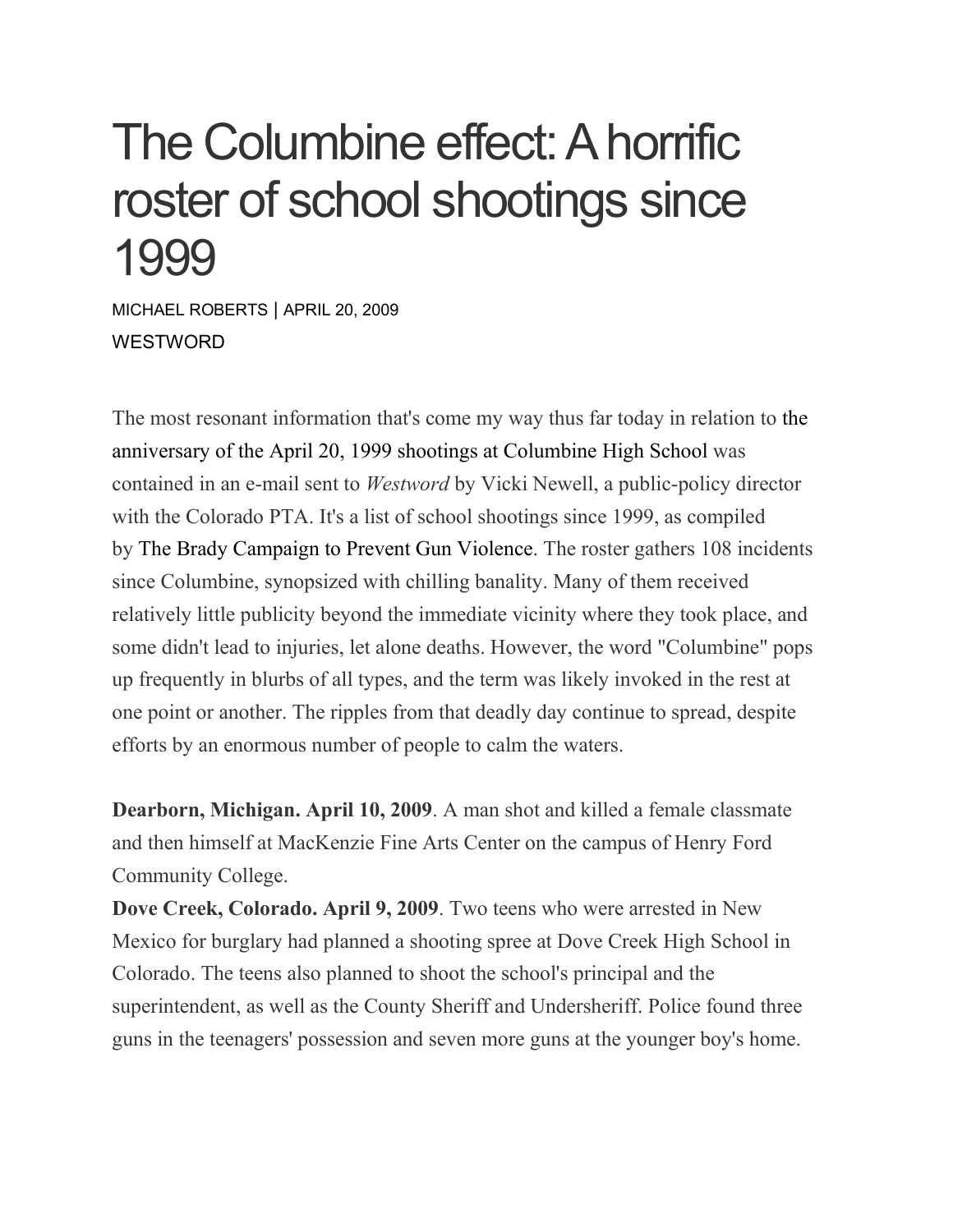**Jacksonville, Florida. March 10, 2009**. At least one shot was fired during a fight that erupted among several students at Ribault High School before classes began. Nobody was injured, but two guns were recovered.

**Detroit, Michigan. February 17, 2009**. A former student snuck into Central High School and was shot by another non-student at the end of the school day.

**Wake County, North Carolina. February 12, 2009**. A boy pulled a pistol out of his backpack and accidentally shot a 14 year old classmate in the leg while the two were on the bus to Zebulon Middle School.

**El Monte, California. February 11, 2009**. A third grader accidentally fired a gun while showing it to friends on the playground of Baker Elementary School. Nobody was injured, but there were approximately 100 other kids on the playground at the time of the shooting. The boy says he took the gun from his grandmother.

**Clayton, North Carolina. January 27, 2009**. Two teenagers were arrested for firing a gun in the parking lot of Clayton High School. A bullet struck the outside wall of the gymnasium, where a basketball game was in progress.

**Chicago, Illinois. January 9, 2009**. A gunman began shooting indiscriminately from a car into a crowd of people that were leaving a basketball game at Paul Laurence Dunbar Vocational Career Academy. Five people were injured.

**New Castle, Delaware. January 8, 2009**. One person was shot and injured outside of William Penn High School after a basketball game.

**North Manheim, Pennsylvania. December 18, 2009**. A 17-year old was arrested for plotting to shoot students at Blue Mountain High School. Police found multiple weapons and paramilitary gear at his home.

**Montco, Pennsylvania. December 4, 2008**. A 15-year old was institutionalized after stealing three guns and hundreds of rounds of ammunition from his father, and plotting to shoot other students and himself at Pottstown High School. Police began investigating when the father reported the guns stolen. The boy later admitted to the shooting plot and pled guilty to attempted first degree murder.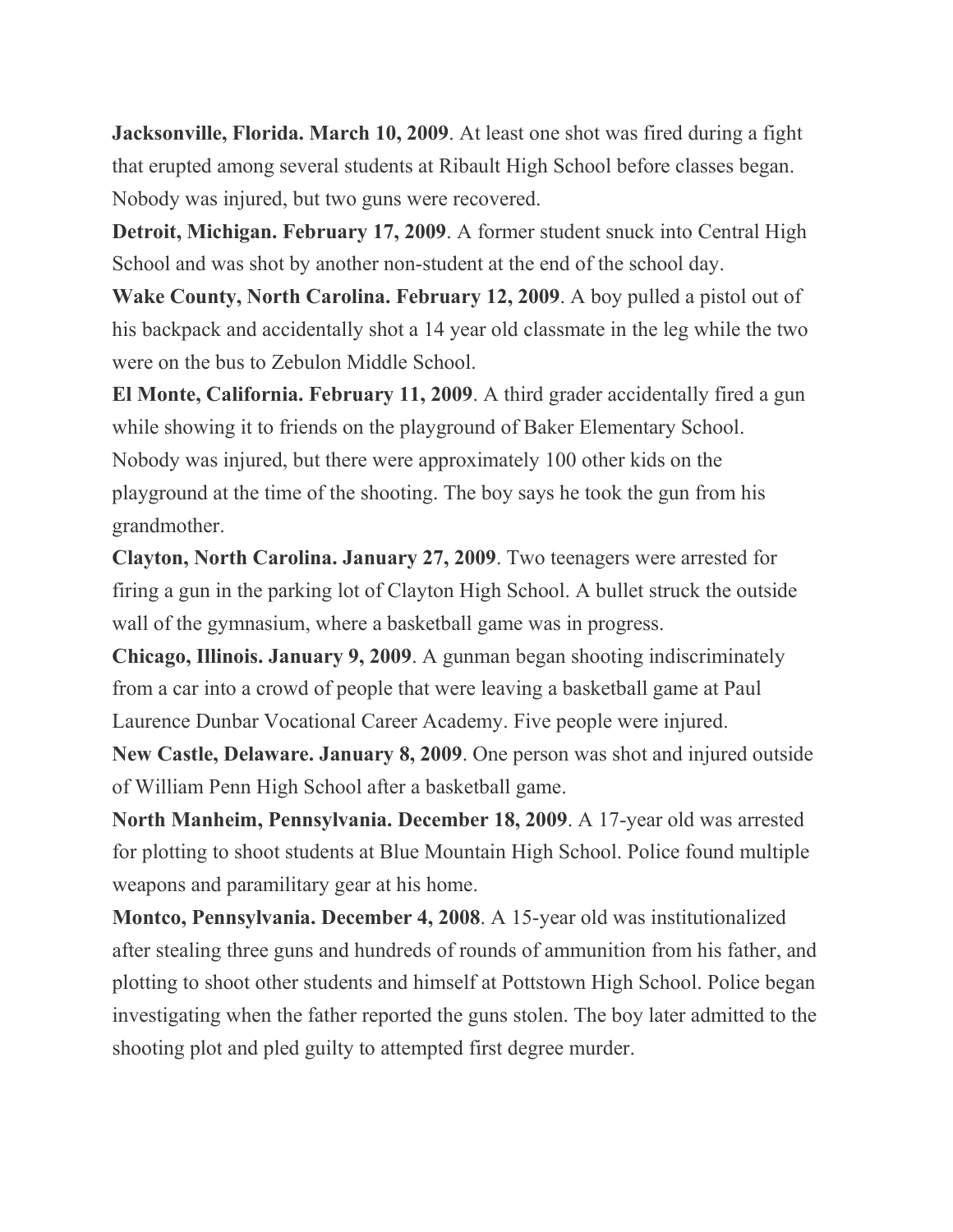**Savannah, Georgia. November 21, 2008**. A 19 year old student shot a fellow student twice after the two argued at Savannah State University. All staff and students were notified and buildings on campus were locked down until the shooter was arrested.

**St. George, Utah. November 15, 2008**. A 15-year old student died from injuries after the gun he was holding discharged at Desert Hills High School. The gun was a prop for the school play and was loaded with blanks.

**Fort Lauderdale, Florida. November 12, 2008**. A 15 year old female student shot and killed a 15-year-old classmate in a hallway at Dillard High School. The two girls had been friends for years, but had issues recently. The shooter may have gotten the gun from her grandfather, her guardian, who had a concealed carry permit.

**Big Bear, California. October 29, 2008**. Five teenage boys were arrested for plotting to shoot students, teachers, and staff at Big Bear High School. Other students overheard their plans and alerted authorities.

**Conway, Arkansas. October 26, 2008**. Several men in a car drove up to a dormitory at the University of Central Arkansas and opened fire, killing two students and injuring a third person. The police believe the victims were targeted. **San Antonio, Texas. October 13, 2008**. A librarian shot and killed a fellow librarian at Northeast Lakeview Community College library, where the two men worked.

**Willoughby, Ohio. September 2, 2008**. A 15 year old student fired two shots in a hallway at Willoughby South High School. It is believed the boy planned to kill himself in front of his girlfriend.

**Portland, Oregon. August 29, 2008**. An unidentified shooter fired five or six shots into a crowd leaving a football game at Madison High School. Shortly before the shooting, police arrested a 14-year old carrying a gun in a separate incident nearby. **Opelousas, Louisiana. August 26, 2008**. Three students were arrested after shots were fired at the T.H. Harris campus of Louisiana Technical College. No one was injured.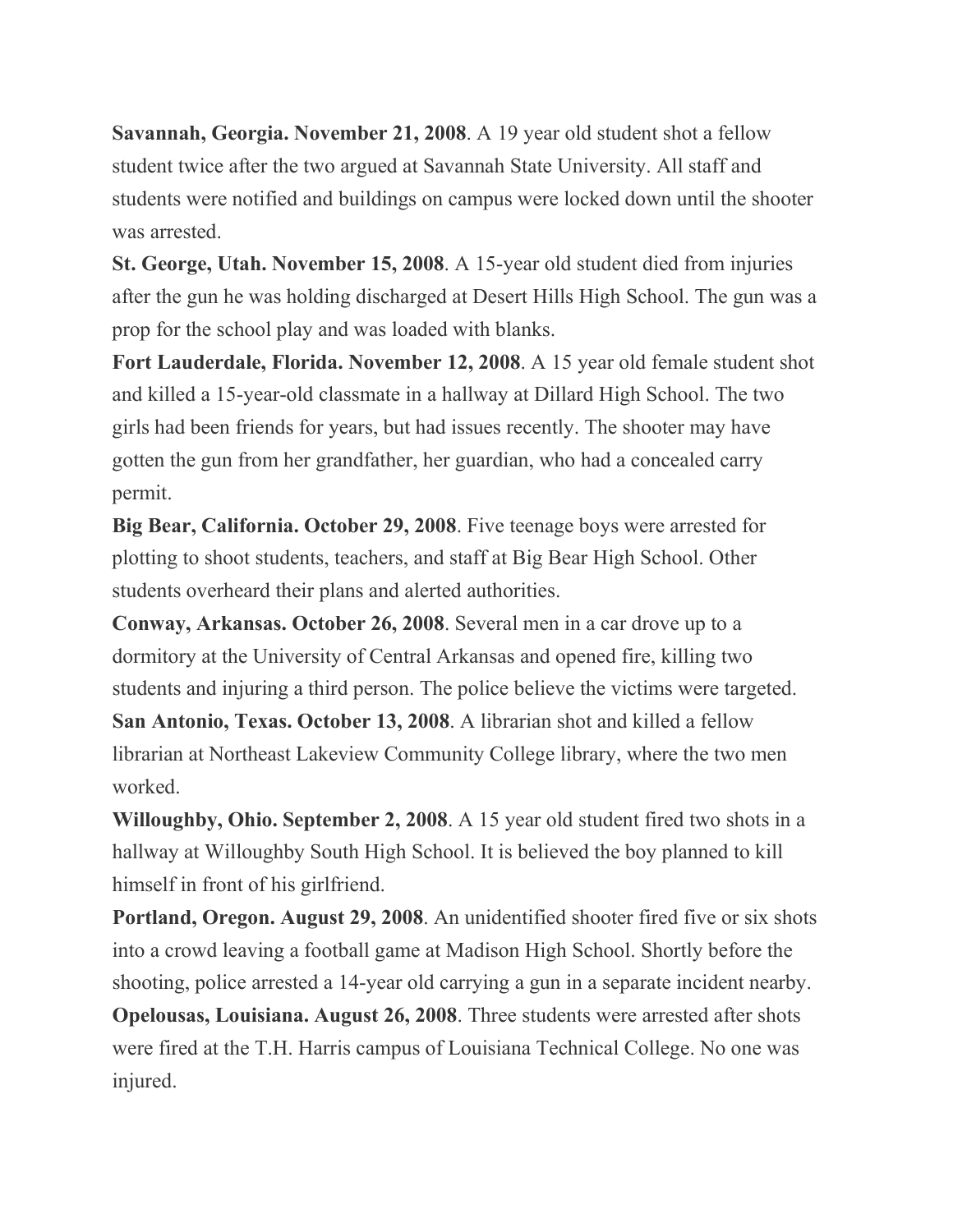**Knoxville, Tennessee. August 21, 2008**. A 15-year old fatally shot a fellow 15 year old classmate in the cafeteria at Central High School.

**Phoenix, Arizona. July 24, 2008**. A former student shot three people in a computer lab at South Mountain Community College. The gunman had a longstanding disagreement with one of the victims.

**Boca Raton, Florida. April 30, 2008**. One person was injured at Florida Atlantic University when a man pulled a gun and fired twice during a fight at a party. The University was locked down until the shooter was arrested.

**Washington, DC. April 29, 2008**. A student shot two people at Excel Institute, a vocational school, and then stole two cars as fled from the police.

**Omaha, Nebraska. April 24, 2008**. An eighth grader was shot in the face during a soccer game at King Science and Technology Magnet Middle School.

**Hayward, California. March 31, 2008**. A 17-year old boy was shot in the leg at Royal Sunset Continuation School. Three other students are believed to have been involved in the shooting.

**Chicago, Illinois. March 29, 2008.** An 18-year old died after being shot by a 17 year-old and a 19-year-old outside Simeon Career Academy shortly after Saturday classes let out. There had been a several fights leading up to the shooting.

**Chicago, Illinois. March 7, 2008**. A 15-year old fatally shot an 18-year-old student outside Crane High School.

**Mobile, Alabama. March 6, 2008**. A student shot and killed himself in front of 150 other students in the gym of Davidson High School.

**Miami Gardens, Florida. February 28, 2008**. A bullet grazed the ear of a 17-year old student as he was leaving band practice at Miami Norland Senior High School.

**Little Rock, Arkansas. February 27, 2008**. A student was shot on the campus of the University of Arkansas at Little Rock.

**Jonesboro, Arkansas. February 23, 2008**. A student was injured when a bullet ricocheted off a building and hit him in the leg on the campus of Arkansas State University. The shooter has not been identified.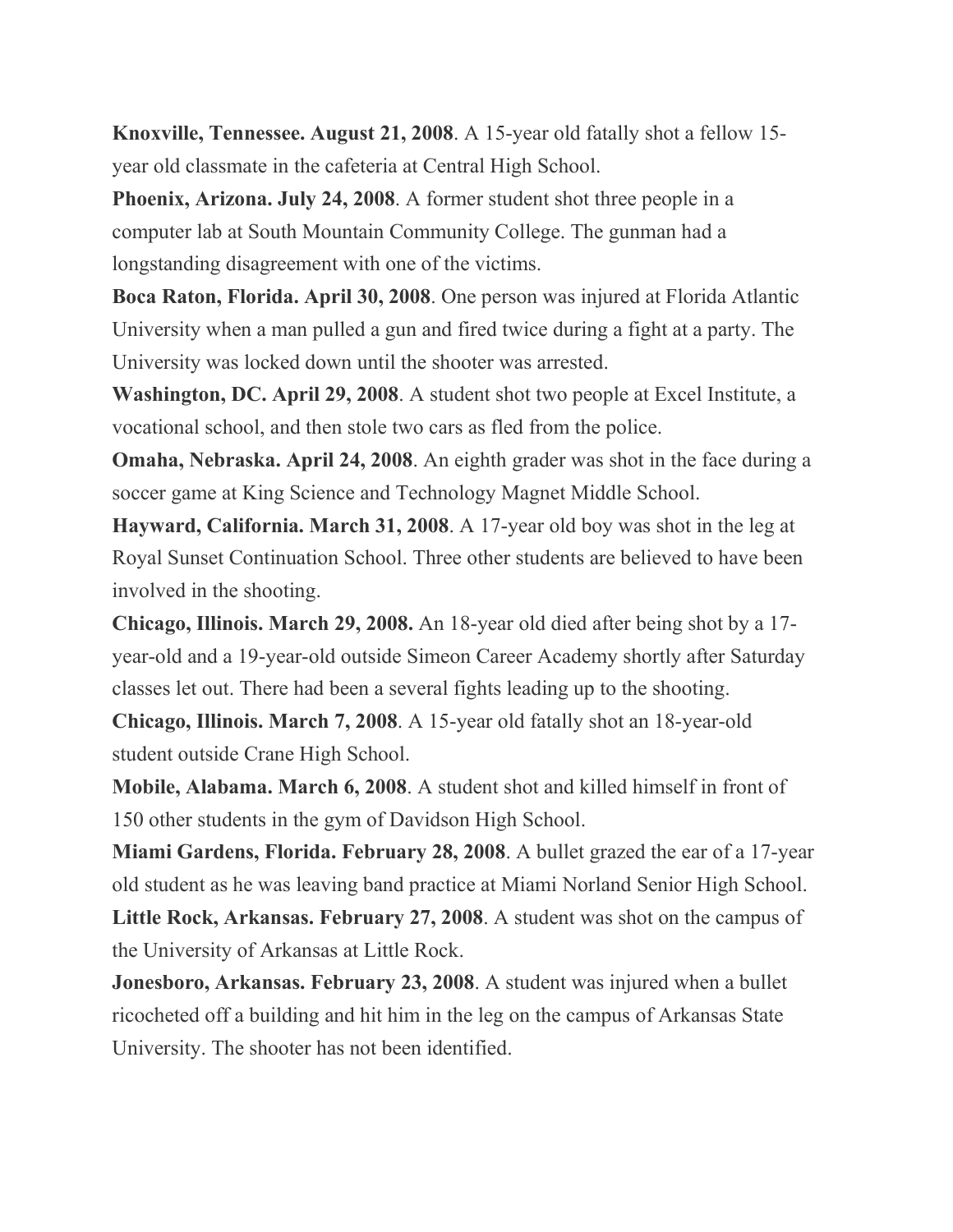**DeKalb, Illinois. February 14, 2008**. A man entered a lecture hall at Northern Illinois University and began shooting. He killed five students and wounded 16 before killing himself.

**Oxnard, California. February 12, 2008**. A 14-year old fatally shot another student in the head while in class at E.O. Green Junior High School. The victim had been bullied at school since declaring that he was gay several weeks earlier.

**Memphis, Tennessee. February 11, 2008**. A 17-year old shot another student multiple times before handing the gun over to the teacher during gym class at Mitchell High School. The two students had argued over the weekend. There were about 75 students in the room during the shooting.

**Baton Rouge, Louisiana. February 8, 2008**. A female student killed herself and two others in a classroom at Louisiana Tech.

**Memphis, Tennessee. February 4, 2008**. A 16-year old student shot another 16 year-old in the leg while in class at Hamilton High School. The injury is not critical.

**Washington, DC. January 22, 2008**. Four Ballou High School students were shot as they were leaving school at the end of the day. All students are expected to recover.

**Las Vegas, Nevada. January 18, 2008**. A 16-year old shot at another student outside a basketball game at Cheyenne High School. Nobody was injured in the incident.

**Cleveland, Ohio. January 16, 2008**. A 16-year old boy pulled a gun from his locker and aimed it into a crowd of students when a fight erupted at South High School.

**Charlotte, North Carolina. January 16, 2008**. A student at Crossroads Charter High School was shot in the parking lot after an early-scheduled dismissal.

**Putnam City, Oklahoma. January 15, 2008**. A 17-year old was shot three times in a Putnam City High School parking lot after a basketball game.

**Asheville, North Carolina. January 10, 2007**. A 16-year old with a handgun shot at a fellow student at Asheville High School. Nobody was injured in the incident.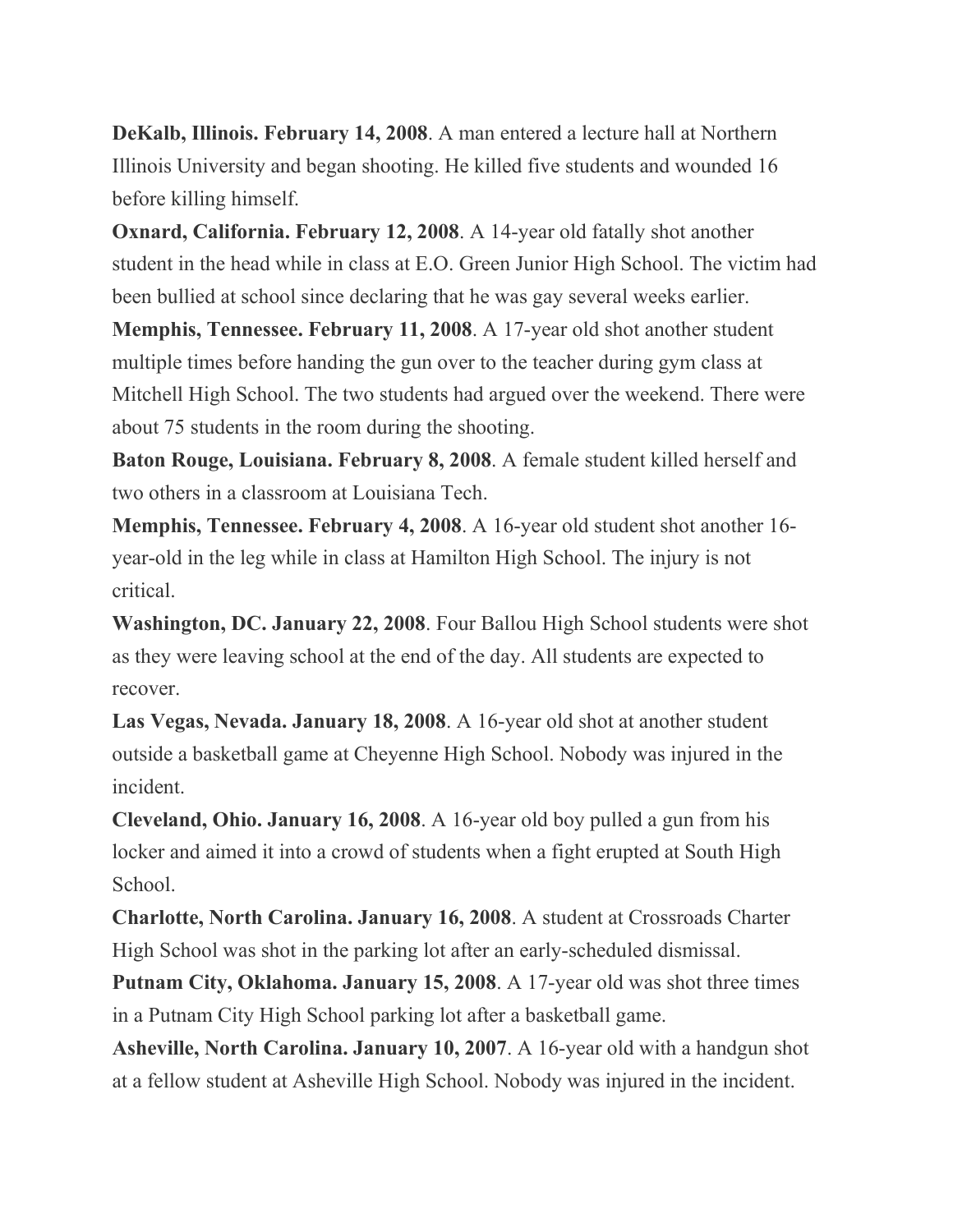**Gibsonton, Florida. December 17, 2007**. Three East Bay High School students shot two other students as they were walking home from their bus stop. The two groups of students had clashed previously.

**Las Vegas, Nevada. December 11, 2007**. Two assailants using 9-millimeter and .45-caliber guns shot six people as they exited a Mojave High School bus. The attack followed a fight at school earlier in the day.

**Oakland, California. December 11, 2007**. Three teens were shot after a basketball game at McClymonds High School in a drive-by shooting.

**Lagrangeville, New York. November 29, 2007**. Three Hudson Valley High School students were arrested for planning a Columbine-type attack and making threats online.

**Connecticut. Holland Patent, New York. November 26, 2007**. Two Holland Patent High School students shot a gun while on their school bus. Nobody was injured.

**Beaufort, South Carolina. November 20, 2007.** An 18 year old shot a 17-year old student in the Battery Creek High School parking lot after a basketball scrimmage. **Saginaw, Michigan. October 25, 2007**. Two Arthur Hill High School students and two adults were shot by another student as they left a middle school football game.

**Portland, Oregon. October 12, 2007**. Two teens from Jefferson High School were shot when a gunman fired into a crowd of students that had gathered after the end of their Homecoming Dance.

**Cleveland, Ohio. October 10, 2007**. A 14-year old student shot two teachers and two students at SuccessTech Academy before killing himself. He had been suspended for fighting earlier in the week and had threatened to harm other students and blow up the school previously.

**Norristown, Pennsylvania. October 10, 2007**. A 14-year old is arrested for stockpiling weapons and plotting a Columbine-style attack. Police found over 30 weapons in his possession.

**Memphis, Tennessee. September 30, 2007**. A 21-year old University of Memphis student was shot and killed on campus.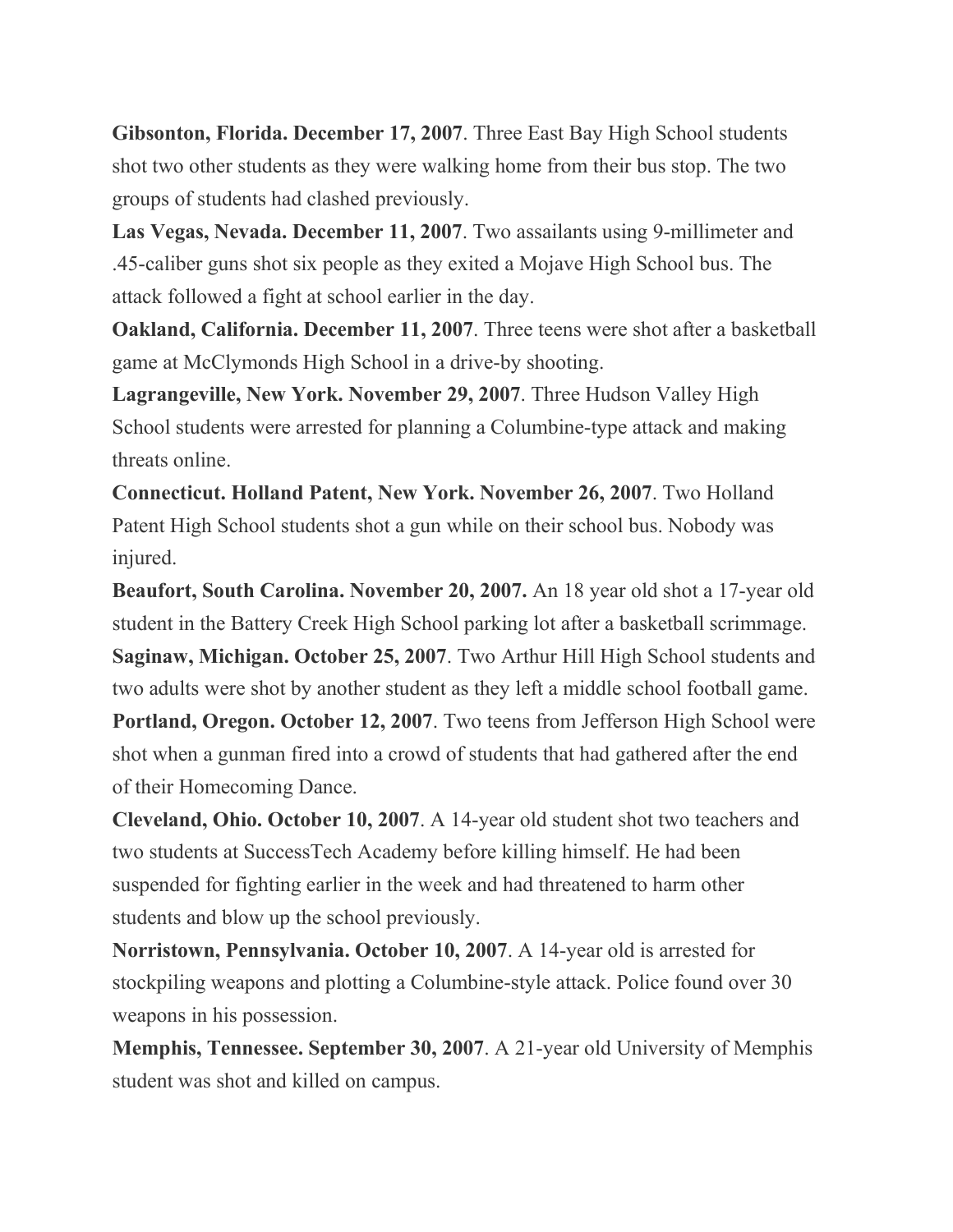**Oroville, California. September 28, 2007**. A 17-year old armed with a .22-caliber handgun takes over two dozen students hostage at Las Plumas High School, holding three of them for an hour before police convince him to surrender.

**Dover, Delaware. September 21, 2007**. A freshman at Delaware State University shot and wounded two other students at a campus dining hall. The shooter, who had earlier been in a fight with one of the victims, has been charged with attempted murder.

**Newark, New Jersey. August 4, 2007**. Three Delaware State University students were shot and killed execution style by a 28 year old and two 15 year old boys. The three friends were forced to kneel against a wall behind an elementary school and were shot in the head. A fourth student was found about 30 feet away with gunshot and knife wounds to her head.

**Dallas, Texas. June 29, 2007**. A 17-year old former high school football player shot and injured two other high school students in the school parking lot.

**Huntersville, North Carolina. April 18, 2007**. A 16-year old male high school student made threatened two high school students with a gun in their school's parking lot and then turned the gun on himself, committing suicide, when police subsequently approached him in a nearby gas station.

**Blacksburg, Virginia. April 16, 2007**. A student killed 32 students and faculty, and wounded 15 more at Virginia Tech. He was armed with a Glock model 19 handgun and a Walther P22 handgun. It is the worst single act of gun violence in American history.

**Gresham, Oregon. April 10, 2007**. Ten high school students were injured when gunshots from a rifle shattered a classroom window. A student who attended the school was later arrested and the rifle was found in a nearby field.

**Greensboro, North Carolina. March 24, 2007**. A freshman was seriously wounded after being shot in the lower back with a .25 automatic pistol while in his dorm room at the University of North Carolina at Greensboro. A 19 year old arrested and charged with the shooting.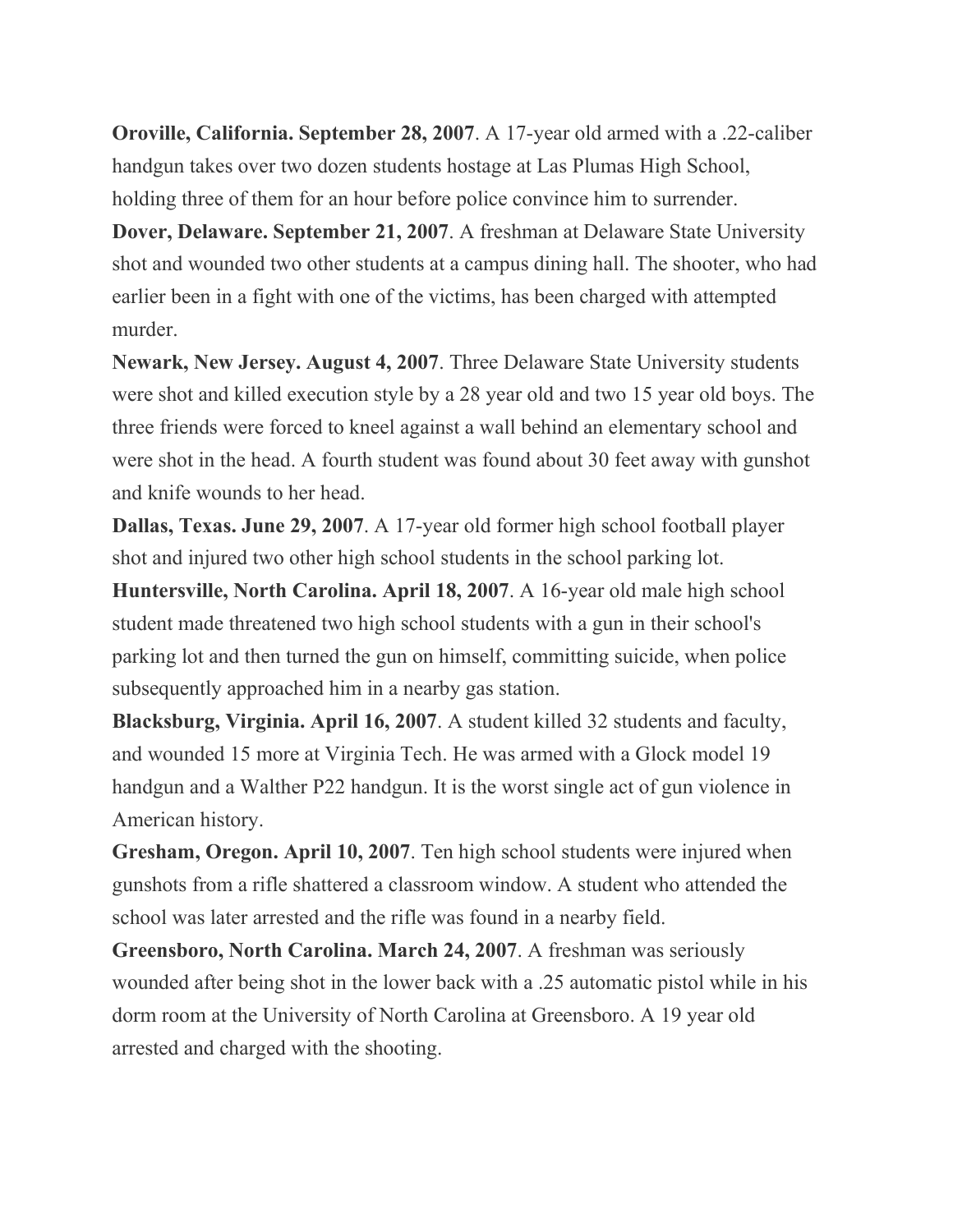**Midland, Michigan. March 7, 2007**. A gunman shot and wounded his teenage exgirlfriend in a high school parking lot in Midland, Mich., before fatally shooting himself.

**Los Angeles, California. January 26, 2007**. An 18-year old male was shot in the three times and died while playing basketball in a middle school gym. Police were seeking three suspects who fled after the shooting.

**Tacoma, Washington. January 3, 2007**. An 18-year old student shot a fellow student in the hallway of Henry Foss High School before 1st period classes began. **Springfield Township, Pennsylvania. December 12, 2006**. A 16-year old male high school shot and killed himself with an AK-47 in the hallway of his high school. The student, reportedly despondent over his grades, had the gun concealed in a camouflage duffle bag and fired one round in the ceiling to warn other students to get out of the way before committing suicide.

**Clinton, South Carolina. November 9, 2006**. A North Carolina man, suspected of assaulting his wife, committed suicide after wounding a police officer on the campus of Presbyterian College.

**Joplin, Missouri. October 9, 2006**. A 13-year old boy, obsessed with the Columbine school shootings, brought a MAC-90 semiautomatic assault rifle (a replica of an AK-47) to school, pointing it at students and firing it into the ceiling until the gun jammed.

**Nickel Mines, Pennsylvania. October 2, 2006**. A dairy truck driver walked into a oneroom Amish schoolhouse with a shotgun, a semi-automatic handgun, and 600 rounds of ammunition, selected all the female students, and shot them executionstyle, killing five and seriously wounding six. The man then shot himself, apparently having left suicide notes beforehand.

**Cazenovia, Wisconsin. September 29, 2006**. A student walked into a rural school with a handgun and a shotgun and shot the principal several times, killing him. **Bailey, Colorado. September 27, 2006**. A lone gunman enters a high school and holds six female students hostage, sexually assaults them, kills one of them, and then kills himself after a four-hour standoff.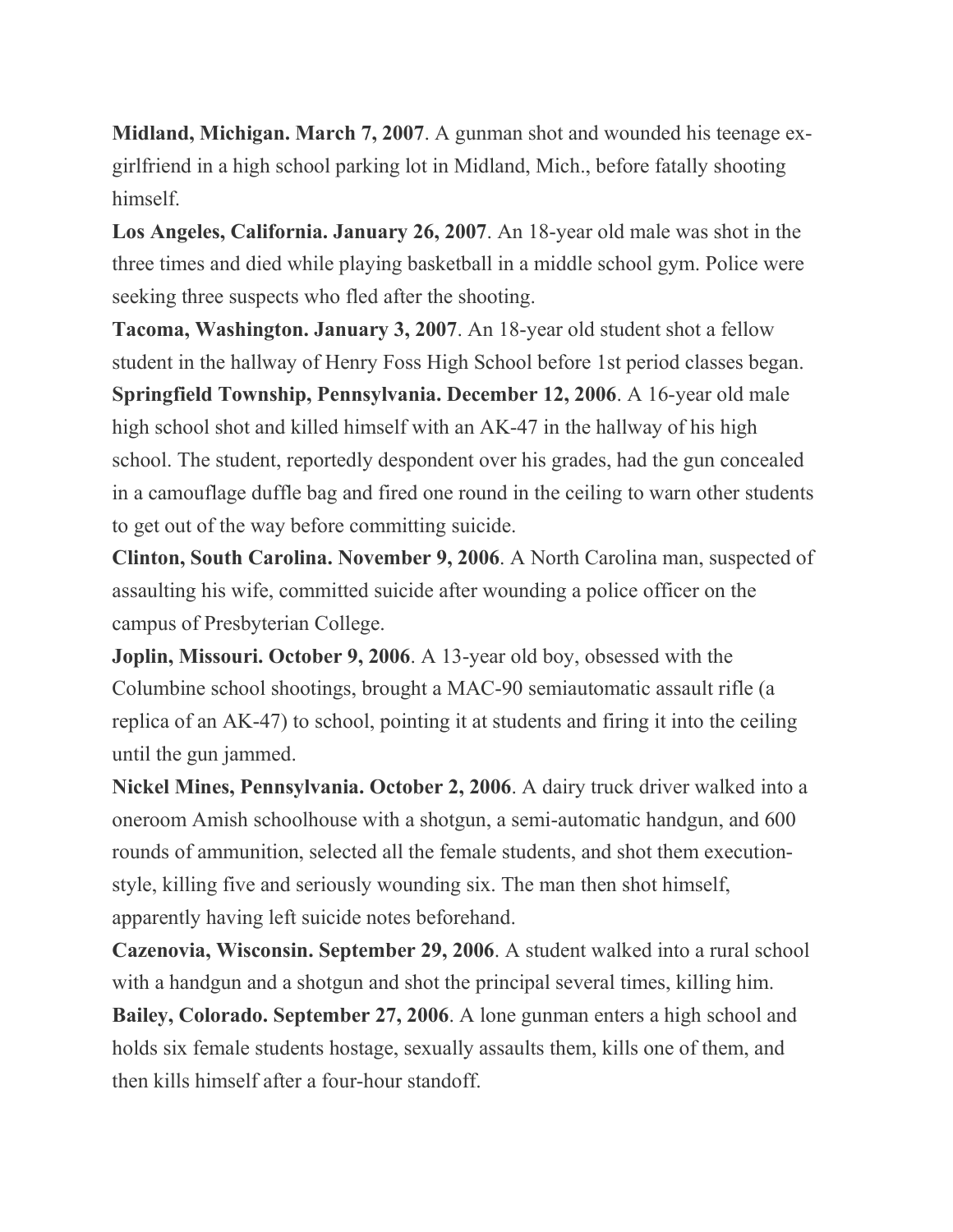**Pittsburgh, Pennsylvania. September 17, 2006**. Five Duquesne University basketball players are wounded, one critically, after a shooting on campus following a dance, the first such incident in the 128-year history of the University.71

**Green Bay, Wisconsin. September 14, 2006**. Two boys, teased at school and obsessed with the mass killings at Columbine, are arrested for amassing an arsenal of guns and bombs and for planning an attack on East High School.

**Montreal, Quebec, Canada. September 13, 2006**. An individual massacres 14 women at the Ecole Polytechnique of the University of Montreal, "apparently because he felt that women were taking too many seats at the university."

**Hillsborough, North Carolina. August 30, 2006**. After shooting his father to death, a student opens fire at his high school, injuring two students. Deputies found guns, ammunition, and homemade pipe bombs in the student's car. The student had e-mailed Columbine High's Principal, telling him that it was "time the world remembered" the shootings at Columbine.

**Essex, Vermont. August 24, 2006**. A gunman shoots five people, killing two of them, in a rampage through two houses and an elementary school, before wounding himself.

**Red Lake Indian Reservation, Minnesota. March 21, 2005**. At the time, the worst school-related shooting incident since the Columbine shootings in April of 1999. Ten killed and seven injured in rampage by high school student.

**Bellflower, California. March 16, 2005**. Another Columbine was averted when two juveniles were arrested for plotting to shoot up their high school.

**Cumberland City, Tennessee. March 2, 2005**. School bus driver shot and killed while driving a school bus carrying 24 students - from kindergarten through 12th grade -- by a 14-year old student who had been reported to administrators by the driver for chewing tobacco on the bus.

**Nine Mile Falls, Washington. December 10, 2004**. A 16-year old high school junior committed suicide with a .38-caliber handgun at his high school's entryway around 1:20 p.m.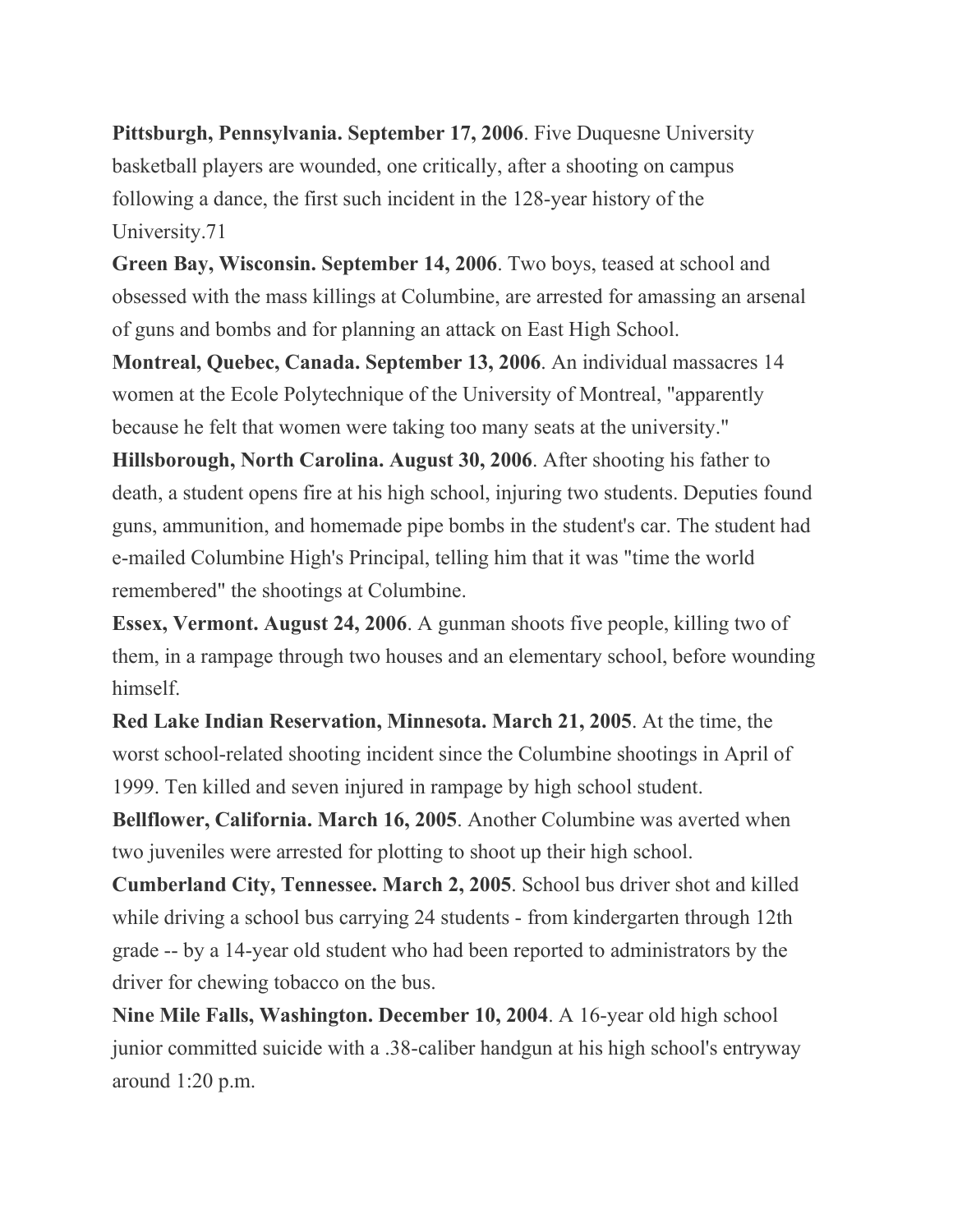**Joyce, Washington. March 17, 2004**. A 13-year old student shot and killed himself in a school classroom where about 20 other students were present. The boy reportedly brought a .22-caliber rifle hidden in a guitar case and pulled it out during the 10 a.m. class.

**Philadelphia, Pennsylvania. February 11, 2004**: A 10-year old student was shot in the face and died outside a Philadelphia elementary school. A 56 year old female school crossing guard was also shot in the foot as she tried to scurry children across the street as bullets were flying and children were on the playground.

**Washington, D.C. February 2, 2004**. A 17-year old male high school student died after being shot several times and another student was injured after shots were fired near the school's cafeteria.

**Henderson, Nevada. January 21, 2004**. Gunman shoots and kills a hostage in his car on school campus. The gunman was allegedly looking for his ex-girlfriend as he searched the school full of children in an after-school program.

**Sugar Land, Texas. November 8, 2003**. A 17-year old female high school student was shot and killed as a fight broke out at the side of a stadium at a high school football game.

**Cold Spring, Minnesota. September 24, 2003**. Two students are shot and killed by a 15-year old at Rocori High School.

**Hopkinsville, Kentucky. September 16, 2003**. A 16-year old girl fatally shot another teen and then killed herself as the two sat in a car parked at a shopping center across from their school.

**Fort Worth, Texas. September 10, 2003**. A 16-year old boy fatally shot a classmate, then dumped his body in a nearby construction site.

**San Diego, California. September 5, 2003**. A 14-year old boy jogging with his high school cross-country team is shot and killed in an ambush by his father, who then killed himself after a standoff with police.

**Red Lion, Pennsylvania. April 24, 2003**. Principal of Red Lion Area Junior High is fatally shot in the chest by a 14-year old student, who then committed suicide, as students gather in the cafeteria for breakfast.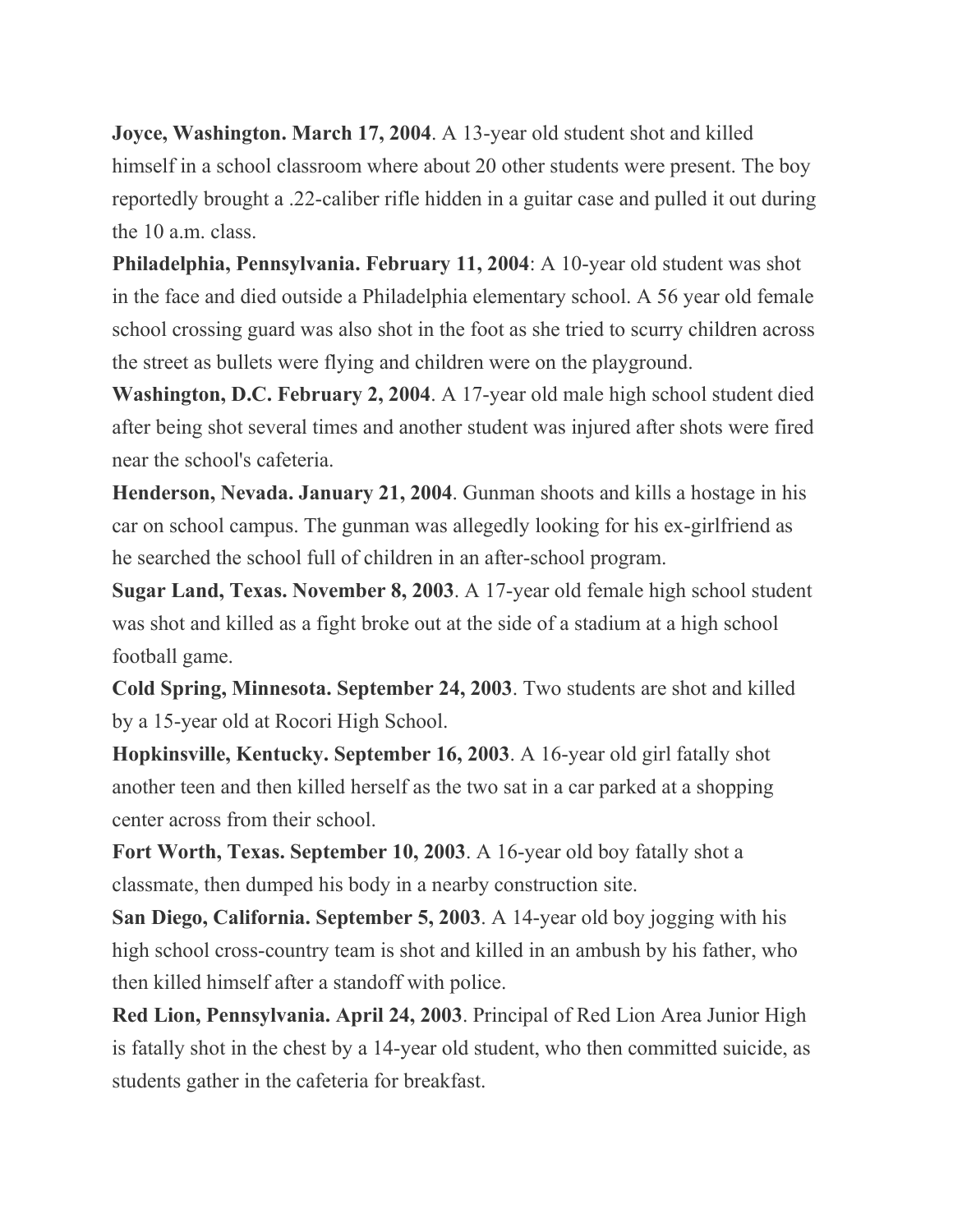**New Orleans, Louisiana. April 14, 2003**. One 15-year old was killed and three students wounded at John McDonough High School by gunfire from four teenagers in a gang-related shooting.

**Tucson, Arizona, October 29, 2002**. A student shot and killed three professors, and then himself, in a rampage at the University of Arizona School of Nursing, where he was a failing. Reportedly, he had told classmates about a year before that he had obtained a CCW permit.

**October 7, 2002. Bowie, Maryland**. A 13-year old by was shot and critically wounded by the DC-area sniper outside Benjamin Tasker Middle School.

**New York, New York. January 15, 2002**. Two students at Martin Luther King Junior High School in Manhattan were seriously wounded when an 18 year old opened fire in the school.

**Caro, Michigan. November 12, 2001**. A 17-year old student took two hostages and the Caro Learning Center with a .22-caliber rifle and a 20-gauge shotgun, before killing himself.

**Ennis, Texas. May 15, 2001**. A 16-year old sophomore upset over his relationship with a girl, took 17 hostages in English class, and shot and killed himself and the girl.

**Gary, Indiana. March 30, 2001**. A 17 year old expelled from Lew Wallace High School kills classmate.

**Granite Hills, California. March 22, 2001**. One teacher and three students wounded by a student at Granite Hills School.

**Willamsport, Pennsylvania. March 7, 2001**. Classmate wounded by a 14-year old girl, in the cafeteria of Bishop Neuman High School.

**Santee, California. March 5, 2001**. A 15-year old student killed two fellow students and wounded 13 others, while firing from a bathroom at Santana High School in San Diego County.

**Baltimore, Maryland. January 17, 2001**. A 17-year old student shot and killed in front of Lake Clifton-Eastern High School.